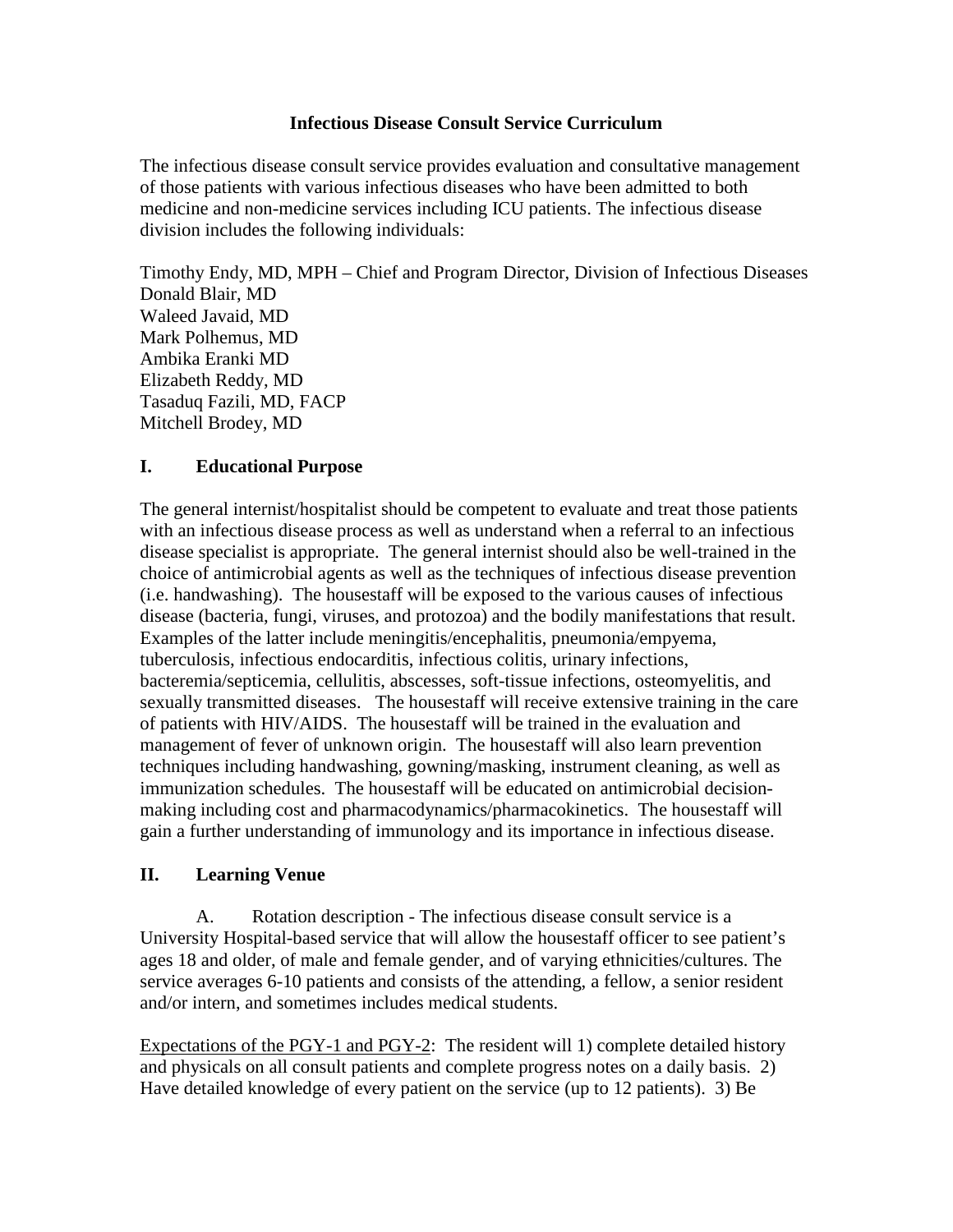expected to interpret basic laboratory and radiographic tests including the results of gram stains and cultures. 4) Be expected to teach the medical students on the service as well as further his/her own learning through the use of reading materials outlined below. Intellectual curiosity and evidence based patient care should be demonstrated. 5) Display professionalism and good communication skills with other team members, nursing, patients and families. 6) Work efficiently with nursing, social workers and case managers on quality and timely patient care.

Expectations of the Senior Resident, PGY-3: The senior resident will 1) demonstrate leadership and should model professionalism and good communication skills. 2) Continue to expand their knowledge of infectious diseases with the aid of the reading materials outlined below. (Active mentoring of evidence based pt care should be demonstrated thru the use of PICO's, online searches and interpretation of newer studies) 3) model systems based practice competencies by working efficiently with nursing, social workers and case managers on quality and timely patient care.

- B. Teaching Methods:
	- 1. Daily Attending Rounds

The entire team (students, housestaff, fellow, and attending) will discuss patient issues and formulate consult recommendations. The team will be expected to have seen each of their assigned patients, collected all relevant data, and present in a concise, logical format to the attending.

# 2. Recommended Reading:

- Mandell, Douglas, Bennett; Principles and Practices of Infectious Diseases; 8th Edition; Churchill Livingstone 2014
- Bailey & Scott's Diagnostic Microbiology; 10th Edition; Mosby 1998
- - Keceas, Crowe, Grayson, Hoy; The Use of Antibiotics; 5th Edition; Butterworth Heinmann 1997
- Sande and Volberding; The Medical Management of AIDS; 6th Edition 1999
- Mayo Clinic Proceeding Review of Antimicrobial Agents
- MKSAP for Infectious Diseases and AIDS
- Armstrong and Cohen; Infectious Diseases; Mosby 1999
- Goodman & Gilman's; The Pharmacological Basis of Therapeutics; 10th Edition; McGraw Hill 2002
- Yu, Merigan, Barriers; Antimicrobial Therapy and Vaccines; Williams & Wilkins 1999
- Dolin, Masur, Saas; AIDS Therapy; Churchill Livingstone 1999
- For recent studies and peer reviewed scientific literature visit the ACP online PIER site<http://pier.acponline.org/index.html?hp>

## 3. Unique Learning Opportunities:

ID Conference (Tuesdays from 4-5PM) – pre-determined topics are presented here by faculty and fellows.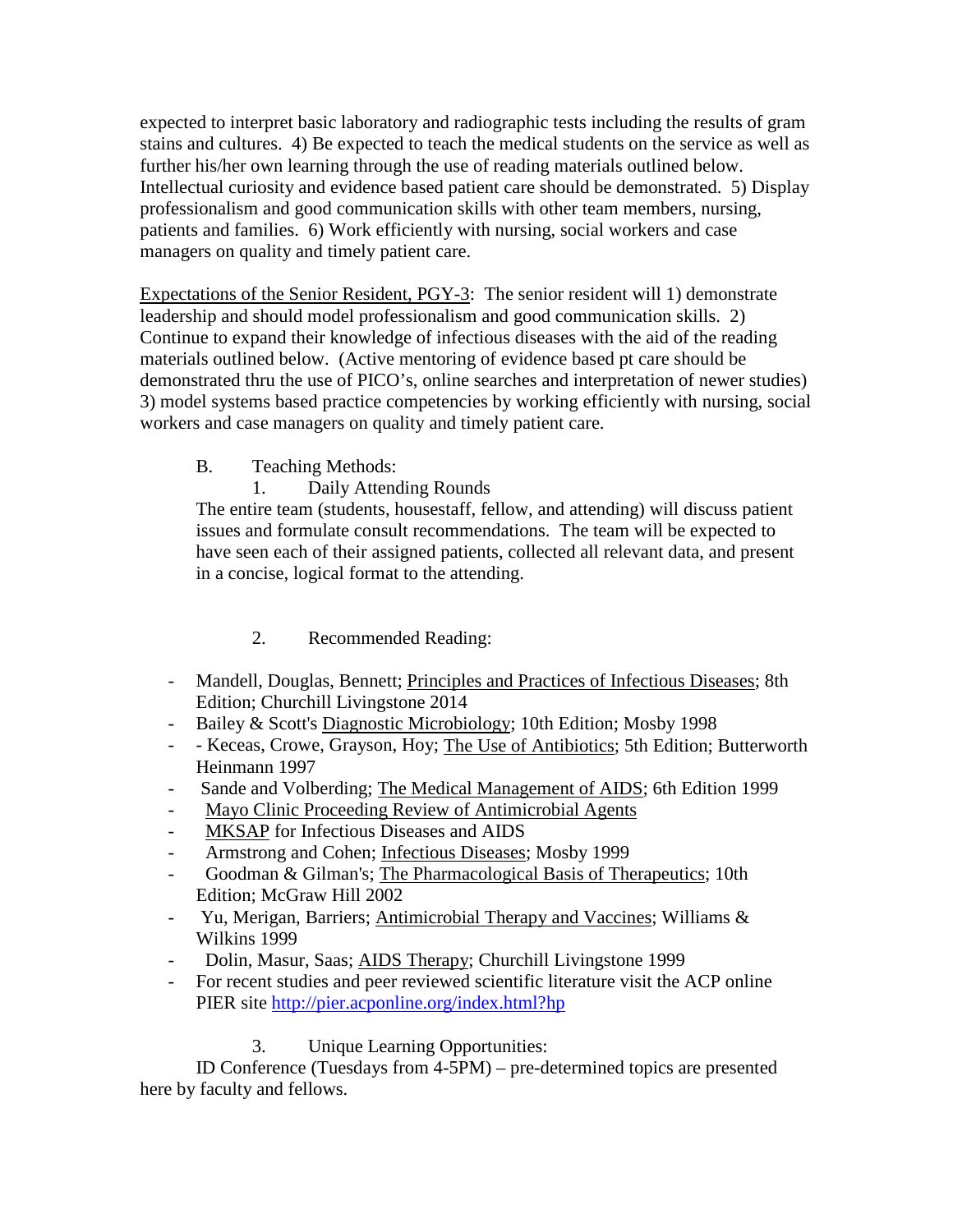Case Conference (Wednesdays from 4-5PM) – the faculty and fellows present infectious disease cases to the division.

Journal Club (Wednesday 3:30-4:00 pm) – the faculty and fellows review and critique articles relevant to their specialty.

Microbiology Rounds Wed and Friday at 1:30 – the team will meet with the clinical microbiologists to review material/studies relevant to the team's patients.

Daily Pharmacology Rounds – the team will meet with a clinical pharmacologist to discuss the pharmacokinetics/pharmacodynamics and cost of antimicrobial agents being currently used on the service.

C. Mix of Diseases and Patient Characteristics

1. Common Clinical Presentations and Diseases: Central Nervous System -meningitis -encephalitis -brain/spinal cord abscess Respiratory -pneumonia (bacterial, fungal, viral) -Tuberculosis -empyema -sinusitis -bronchitis Skin/Soft Tissue -cellulitis/erysipelas -diabetic infections -abscesses Bone -osteomyelitis Cardiovascular -infective endocarditis -aortitis/vasculitis **Genitourinary** -pyelonephritis -cystitis -urinary infections Sexually Transmitted Diseases -Chlamydia -Herpes Simplex -Gonorrhea -Syphilis -pelvic inflammatory disease Reproductive -orchitis -epididymitis Gastrointestinal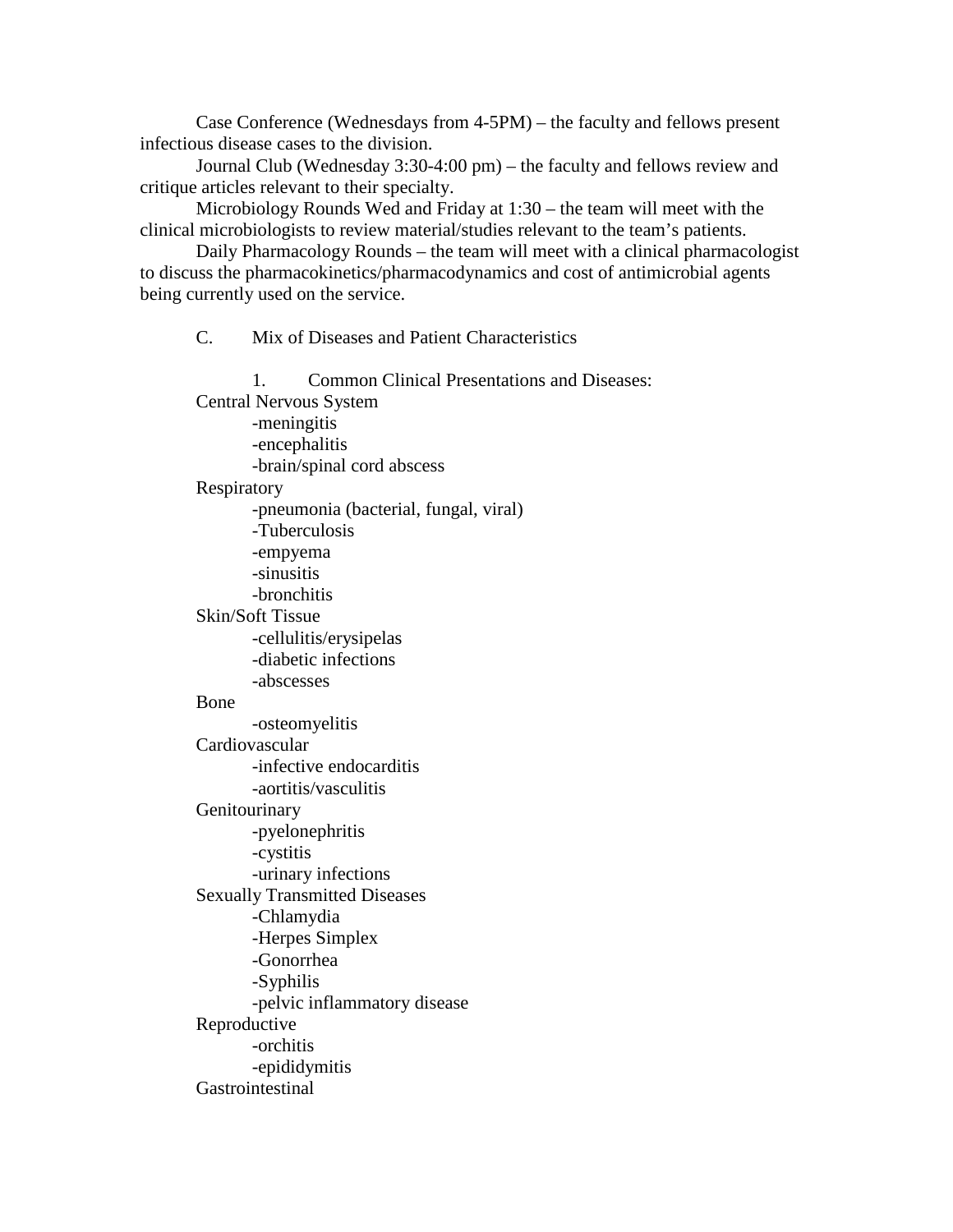-gastroenteritis -colitis -infectious diarrhea Sepsis Solid Organ Transplantation -temporal occurrence of infections - Cancer Chemotherapy - neutropenic fevers Bioprosthesis Infections

Fever of Unknown Origin Adult Immunization Travel-Related Illness Ophthalmologic Infections Nosocomial Infectons HIV/AIDS Illicit Drug-Related Infections

2. Procedures: Gram staining and interpretation Culturing and interpretation Lumbar puncture Thoracentesis Paracentesis Joint Aspiration PPD testing and interpretation

#### **III. Educational Content**

| Central nervous system                       |
|----------------------------------------------|
| <b>Brain abscess</b>                         |
| Encephalitis                                 |
| Meningitis                                   |
| Conjunctivitis                               |
| Endocarditis                                 |
| Fever of unknown origin                      |
| Fungal (histoplasmosis, cocciidioidomycosis, |
| cryptococcosis)                              |
| <b>Gastrointestinal</b>                      |
| <b>Biliary tract infection</b>               |
| <b>Gastroenteritis</b>                       |
| Infectious diarrhea                          |
| Liver abscess                                |
| Peritonitis                                  |
| Viral hepatitis                              |
| <b>Genitourinary</b>                         |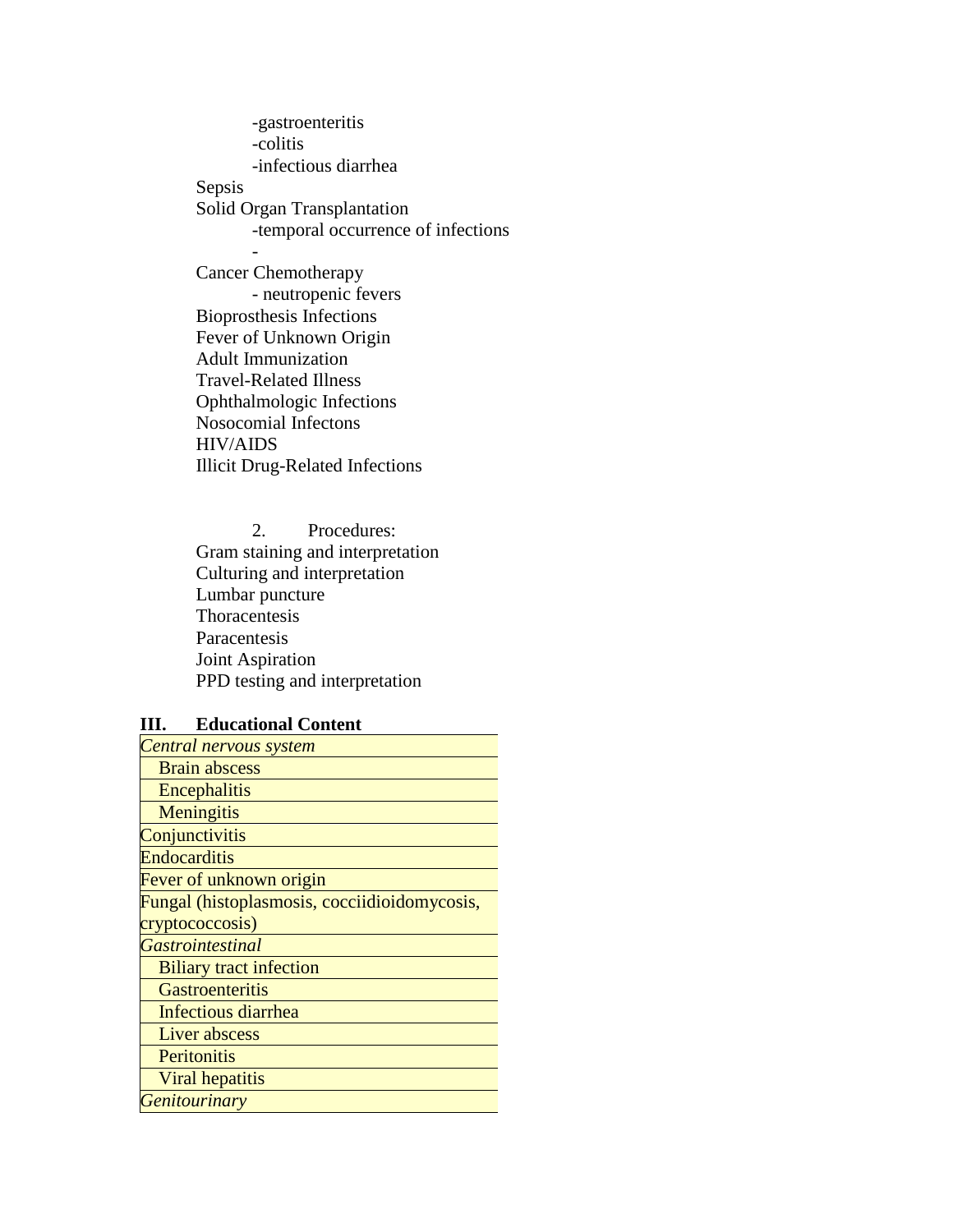Cervical cancer (HPV) Cervicitis, vaginitis Common sexually transmitted diseases (gonorrhea, chlamydia, trichomonas, herpes simplex, syphilis) Pelvic inflammatory disease Prostatitis, epididymitis **Urethritis**  Urinary tract infection HIV disease (*see* HIV Infection) Infection in the immunosuppressed patient Lyme disease Malaria **Pericarditis Otitis** *Respiratory* Acute epiglottitis, pharyngitis Empyema Pneumonia (community and nosocomial), **bronchitis Sinusitis**  Upper respiratory infection *Rheumatologic/musculoskeletal* **Osteomyelitis** Septic arthritis Rocky Mountain Spotted Fever Sepsis, septic shock syndrome *Skin Infections*  **Cellulitis Follirulitis**  Ulcers Viral exanthems *Tuberculosis* Active infection Positive tuberculin skin test *Viral* **Cytomegalovirus**  Herpes simplex infection Influenza **Mononucleosis**  Varicella zoster infection *AIDS-defining malignancies* Kaposi's sarcoma Non-Hodgkin's lymphoma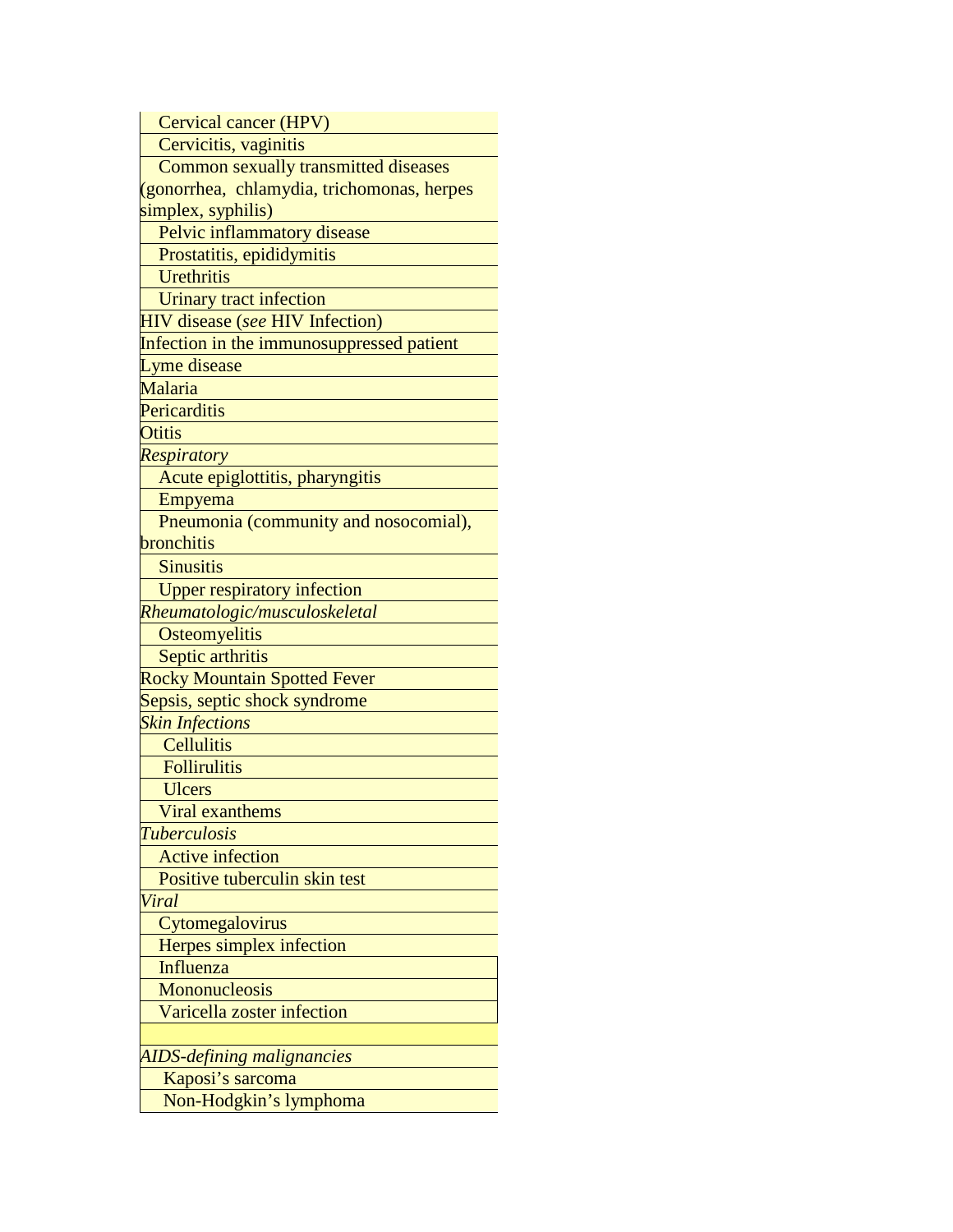Squamous cell carcinoma (cervix or anus) *Cardiovascular Complications* **Cardiomyopathy Myocarditis Pericarditis** *Dermatologic complications* Bacillary angiomatosis H. zoster Kaposi's sarcoma Molluscum contagiosum **Scabies**  Seborrheic dermatitis *Endocrine Complications* Hypoadrenalism Hypogonadism Hypothyroidism **Lipodystrophy** *Gastrointestinal complications* Diarrhea Esophageal candidiasis Esophageal ulcer disease Hepatomegaly, hepatitis, jaundice Wasting syndrome *General management Evaluation and management of early disease* Advance directives evaluation Assessment of alternative health practices Assessment of social support systems Monitoring progression to AIDS  *Ongoing staging* Diagnosing AIDS-defining opportunistic infections Functional assessment Mental status evaluation Nutritional assessment Referral to case-management agencies Palliative and terminal care Pregnancy counseling (pretest, post-test, risk factors) *Gynecologic complications* Cervical dysplasia/neoplasia Pelvic inflammatory disease Vaginal candidiasis *Hematologic Complications* Anemia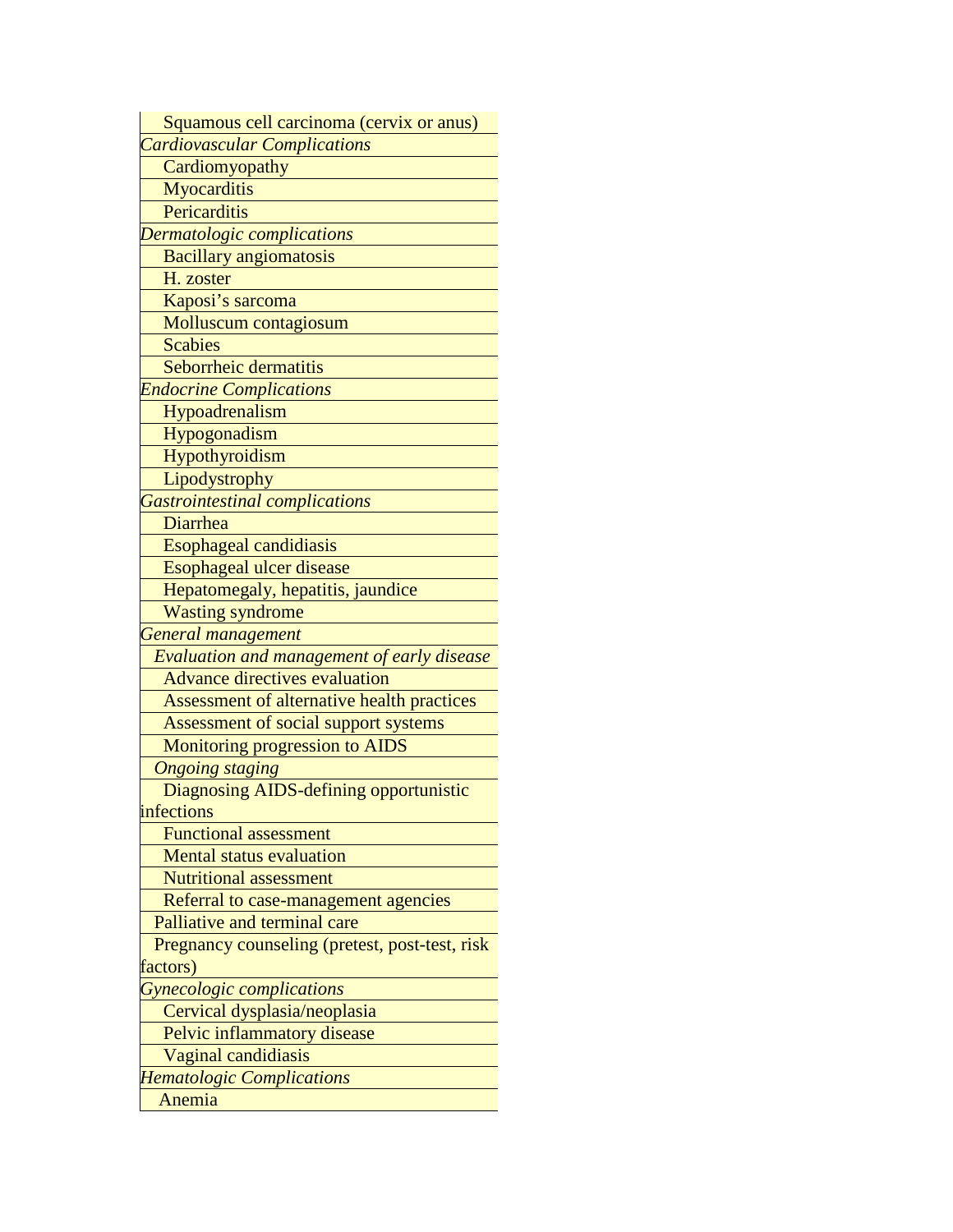Antiphospholipid antibody

Immune thrombocytopenic purpura

Thrombotic thrombocytopenia purpura

*Infectious diseases (*see also *Preventive measures* and specific organ-based complications)

Cytomegalovirus disease

Mycobacterial disease

*Pneumocystis carinii* pneumonia

Syphilis (diagnosis, treatment)

*Neurologic complications* 

Central nervous system mass lesions

Cryptococcal meningitis

Dementia

Myelopathy

**Myopathy** 

Neurosyphilis

Peripheral neuropathy

**Polyneuropathy** 

Wasting syndrome

*Occular Complications*

**Conjunctivitis** 

**Iritis** 

**Keratitis** 

**Retinitis** 

Oral complications

Pregnancy counseling (pretest, post-test, risk factors)

 *Ongoing staging*

 Diagnosing AIDS-defining opportunistic infections

Functional assessment

Mental status evaluation

Nutritional assessment

Referral to case management agencies

Palliative and terminal care

*Preventive measures* 

 *Antibiotic prophylaxis*

 *Pneumocystis carinii* pneumonia

 *Tuberculosis*

Antiretroviral drug therapy

**Immunizations** 

 *Mycobacterium avium* complex

 *Protease inhibitor theraphy*

Toxoplasmosis